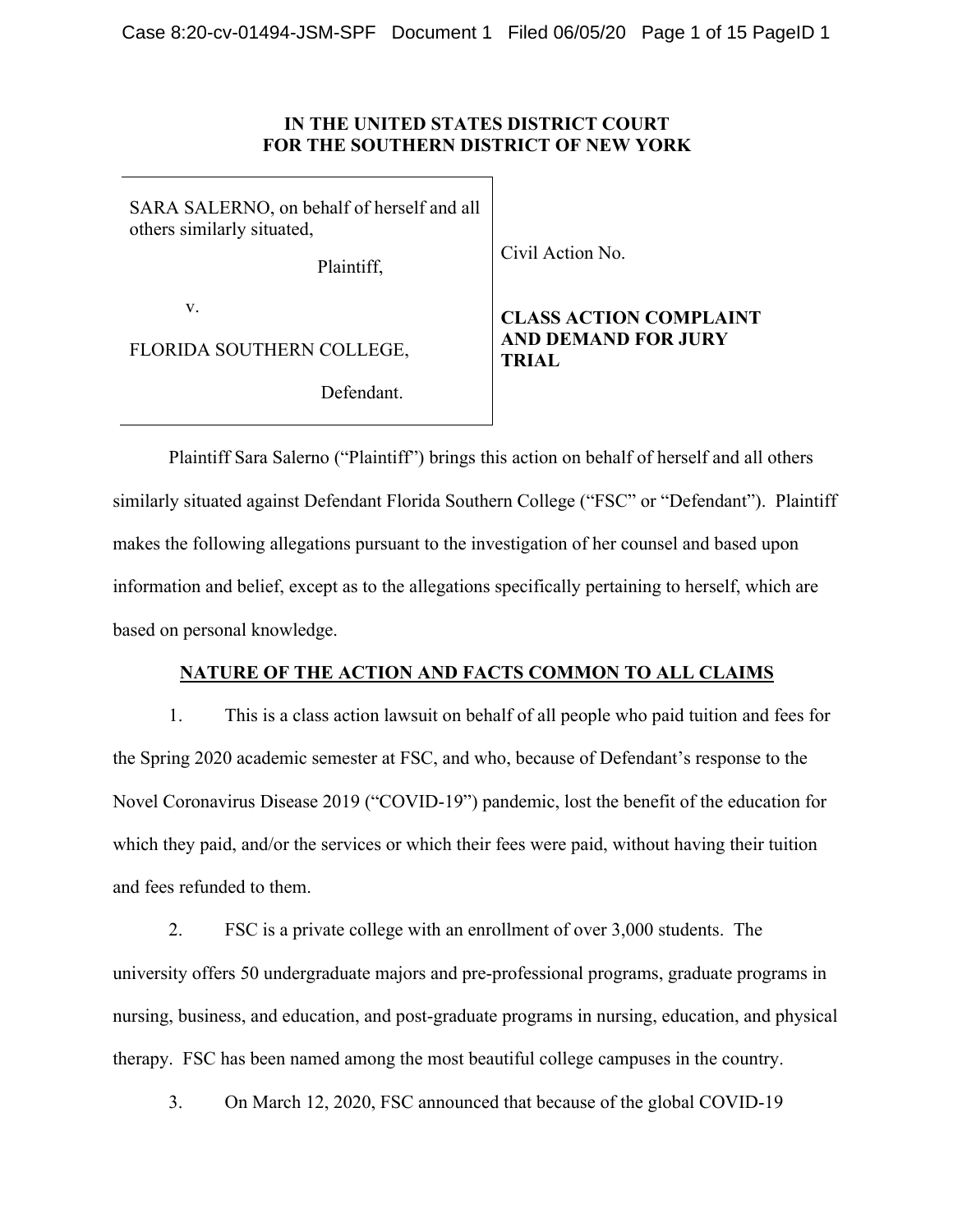pandemic, in-person classes would be suspended on March 13, 2020 for ten days, with classes to resume online on March 23, 2020. FSC advised students to leave campus and return home, and it anticipated that in-person classes would resume on April 15, 2020. However, on March 18, 2020, FSC President Anne B. Kerr announced in a campus-wide email that FSC would "proceed with offering remote instruction for the remainder of the semester. Thus, students will not return to campus, as [] first planned, for classes to resume face-to-face on April 15th." The email also announced FSC's decision to altogether "close campus buildings[] … and cancel May graduation." Noting that "at least the next two weeks, [FSC's] buildings must remain closed[,]" President Kerr provided students the empty consolation that FSC would provide "more information about making arrangements for pick-up of items[,]" but warned that "this process might be longer than two weeks."

4. FSC has not held any in-person classes since March 12, 2020. Classes that have continued have only been offered in an online format, with no in-person instruction.

5. As a result of the closure of Defendant's facilities, Defendant has not delivered the educational services, facilities, access and/or opportunities that Ms. Salerno and the putative Class contracted and paid for. The online learning options being offered to FSC students are subpar in practically every aspect, from the lack of facilities, materials, and access to faculty. Students have been deprived of the opportunity for collaborative learning and in-person dialogue, feedback, and critique. The remote learning options are in no way the equivalent of the in-person education that Plaintiff and the putative class members contracted and paid for.

6. Plaintiff and the putative class are therefore entitled to a refund of tuition and fees for in-person educational services, facilities, access and/or opportunities that Defendant has not provided. Even if Defendant claims it did not have a choice in cancelling in-person classes, it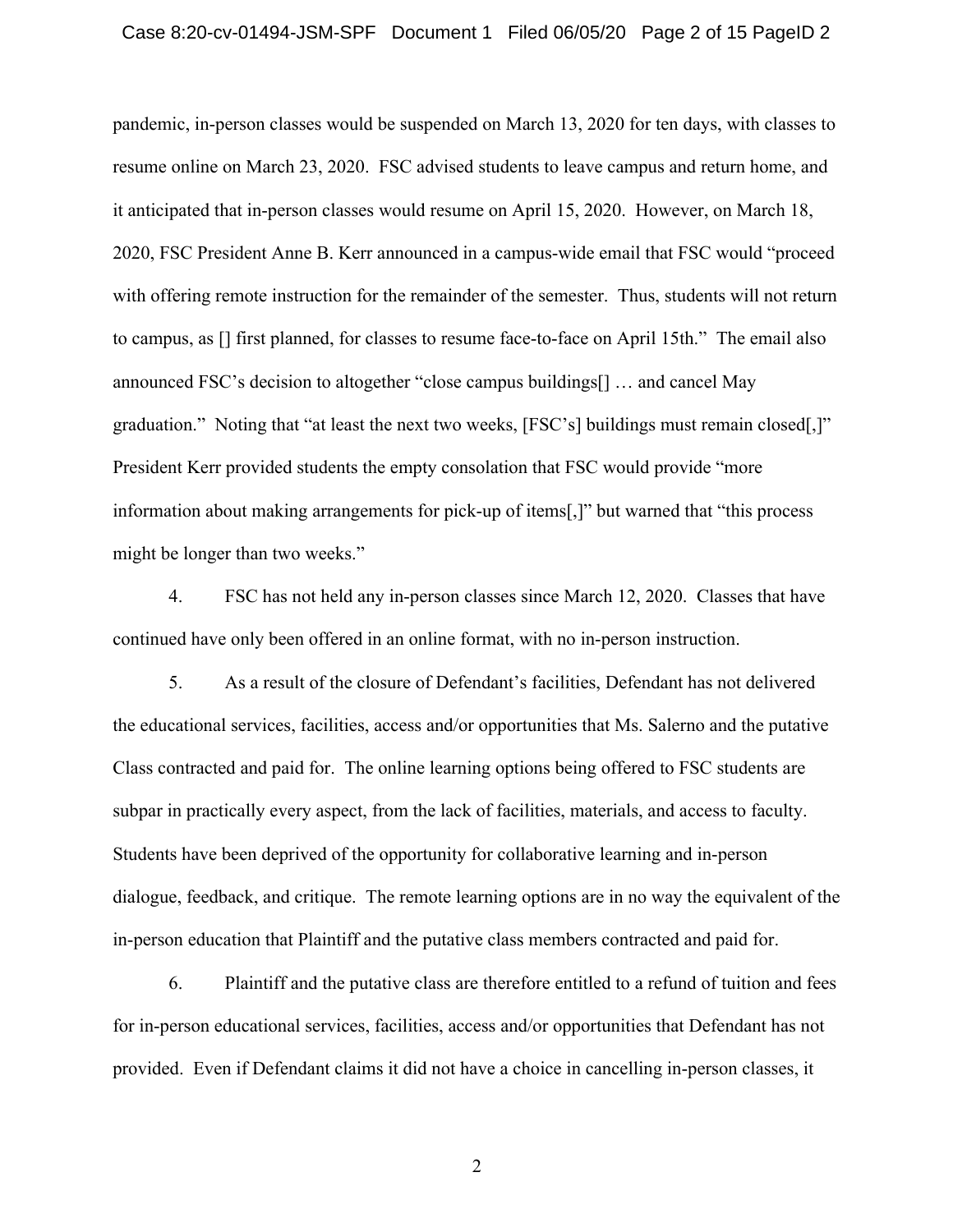nevertheless has improperly retained funds for services it is not providing.

7. In short, although President Kerr may "regret so very much that [students] are being asked to make these difficult adjustments during spring semester[,]" as she stated in her March 18 email to the FSC student body, that is an empty platitude and it comes as no consolation to Plaintiff and the putative Class. Rather, Plaintiff seeks, for herself and Class members, Defendant's disgorgement of the pro-rated portion of tuition and fees, proportionate to the amount of time that remained in the Spring 2020 Semester when classes moved online and campus services ceased being provided. Plaintiff seeks a return of these amounts on behalf of herself and the Class as defined below.

#### **PARTIES**

8. Plaintiff Sara Salerno is a citizen of New York who resides in Bronx County, New York. Ms. Salerno's daughter is an undergraduate student at FSC pursuing a Bachelor's Degree in Biology. The Biology program at FSC relies extensively on in-person instruction, lab work, and access to facilities. None of these resources are available to Ms. Salerno's daughter while in-person classes are suspended and FSC's campus is closed. Ms. Salerno paid approximately \$18,430 to Defendant for her daughter's tuition for the Spring 2020 Semester, a portion of which was covered by a scholarship. Ms. Salerno has not been provided a refund of any tuition monies paid, despite the fact that in-person classes have not been held since March 12, 2020. Ms. Salerno also paid the following fees to Defendant for the Spring 2020 Semester: (i) a technology fee of \$315, and (ii) an activity fee of \$75. Ms. Salerno has not been provided a refund of any these fees, despite the fact that all students were required to leave campus on March 13, 2020.

9. Defendant Florida Southern College is a private institution of higher education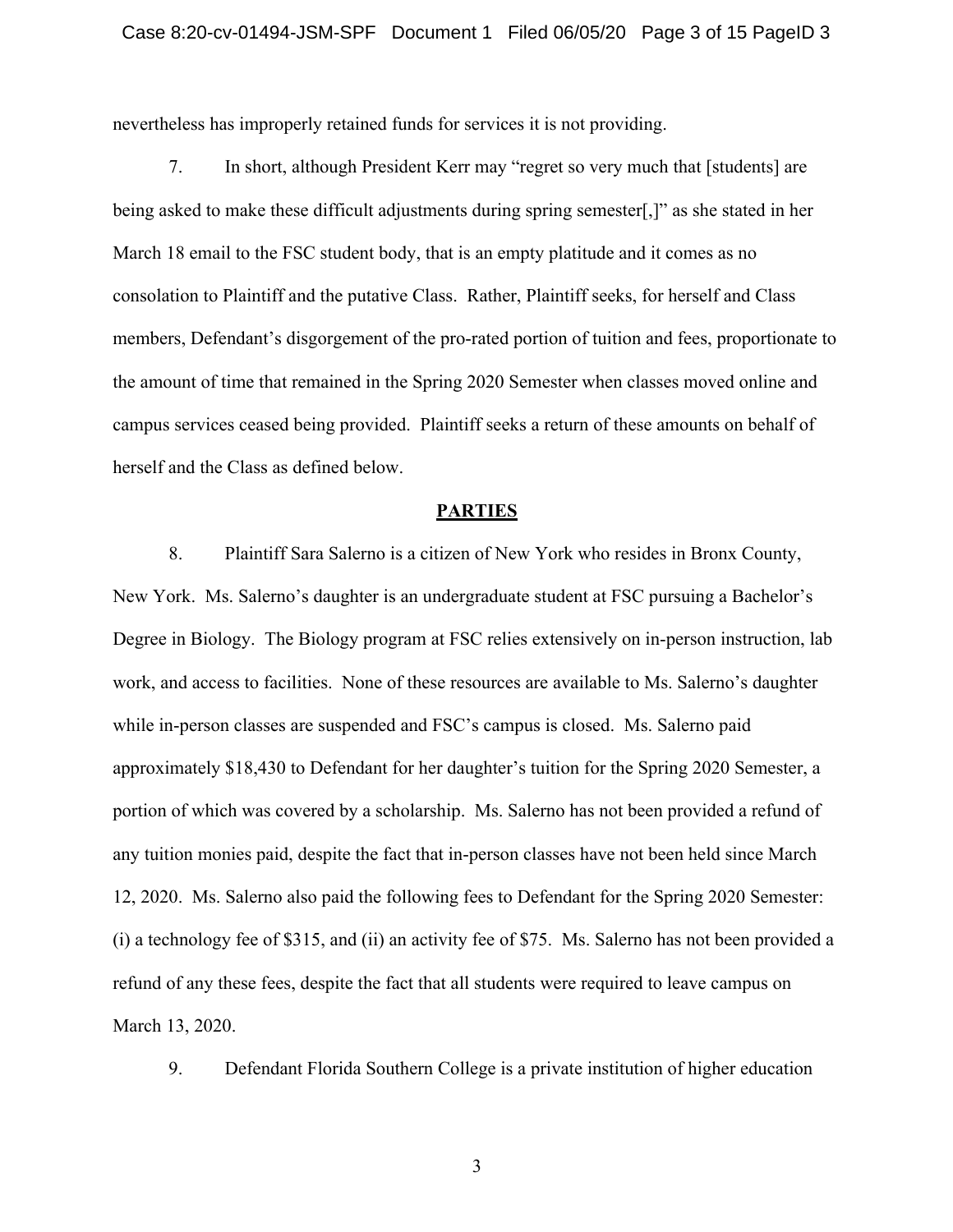with its principal place of business at 111 Lake Hollingsworth Drive, Lakeland, Florida 33801.

#### **JURISDICTION AND VENUE**

10. The Court has jurisdiction over this action pursuant to 28 U.S.C.  $\S$  1332(d)(2)(A), as modified by the Class Action Fairness Act of 2005, because at least one member of the Class, as defined below, is a citizen of a different state than Defendant, there are more than 100 members of the Class, and the aggregate amount in controversy exceeds \$5,000,000 exclusive of interest and costs.

11. This Court has personal jurisdiction over Defendant because Defendant conducts substantial business in this State and has sufficient minimum contacts with New York. Defendant has solicited students residing in New York to attend its institution; has accepted money, including application fees, tuition, and other fees from students residing in New York, has websites accessible to students in New York, and has entered into contracts with New York residents.

12. Venue is proper in this Court pursuant to 28 U.S.C. § 1391 because many of the acts and transactions giving rise to this action occurred here. Specifically, the contract that is the subject of this action was formed in this District.

## **FACTUAL ALLEGATIONS**

#### *Plaintiff And Class Members Paid Tuition And Fees For The Spring 2020 Semester*

13. Plaintiff and Class members are individuals who paid the cost of tuition and other mandatory fees for the Spring 2020 Semester at FSC.

14. Spring 2020 Semester classes at FSC began on or about January 14, 2020. Final exams for the semester are scheduled for end on or around May 6, 2020.

15. Plaintiff and Class members paid the cost of tuition for the Spring 2020 Semester.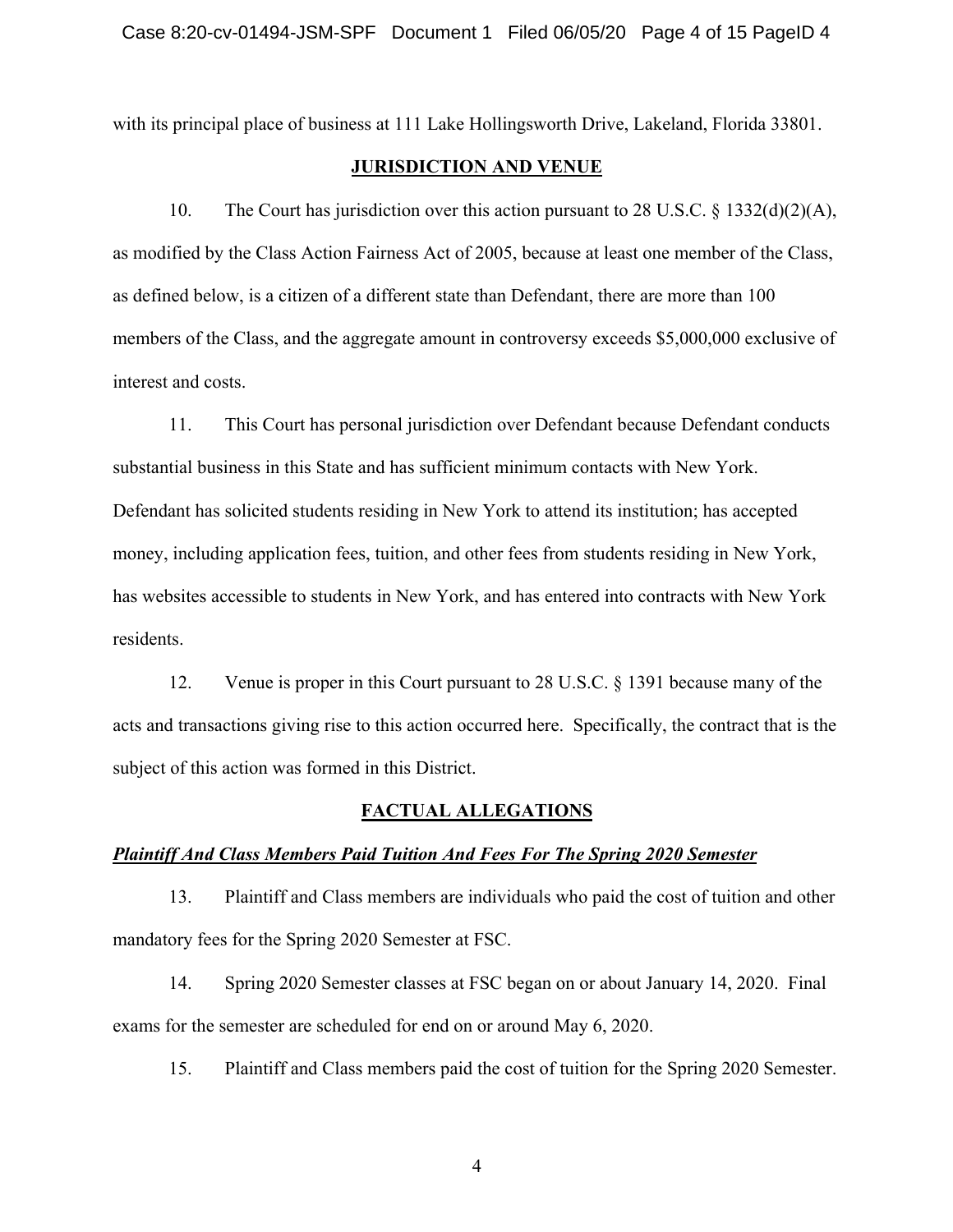They also paid other mandatory fees associated with the Spring 2020 Semester, including but not limited to a \$800 student health fee.

- 16. Approximate tuition costs for the Spring 2020 Semester at FSC are as follows:
	- Undergraduate: \$18,430
	- Adult Undergraduate: \$326 per credit hour
	- Graduate School of Education: \$430 per credit hour
	- Doctor of Education: \$490 per credit hour
	- School of Nursing: \$600 per credit hour
	- Master of Business Administration (M.B.A.): \$1,034 per credit hour
	- Master of Accountancy (M.A.C.C.): \$775 per credit hour

17. Fees paid by or on behalf of FSC students vary based on program of study. By way of example, undergraduate students paid Defendant a technology fee of \$315 per semester for the Spring 2020 Semester.

18. The tuition and fees described in the paragraphs above are provided by way of example; total damage amounts – which may include other fees that are not listed herein but that were not refunded – will be proven at trial.

# *In Response To COVID-19, FSC Closed Campus And Cancelled All In-Person Classes*

19. On March 12, 2020, FSC announced that because of the global COVID-19 pandemic, in-person classes would be suspended on March 13, 2020 for ten days, with classes to resume online on March 23, 2020. Students were advised to leave campus and return home. FSC anticipated that in-person classes would resume on April 15, 2020. However, on March 19, 2020, FSC announced that online classes would continue for the remainder of the Spring 2020 Semester.

20. Since March 12, 2020, FSC has not held any in-person classes. The closure of FSC's campuses has been extended through the end of Spring 2020 Semester. Classes that have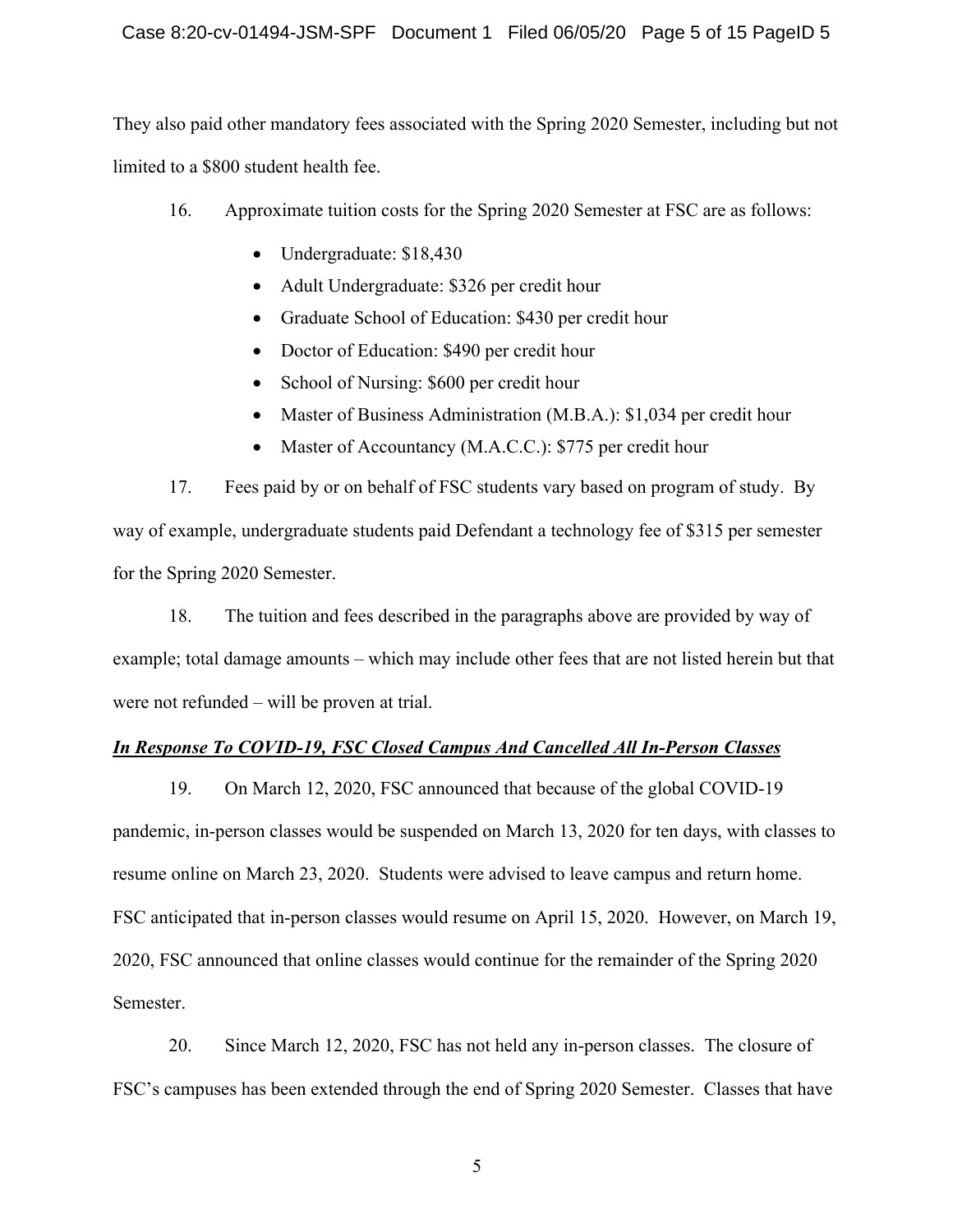continued have only been offered in an online format, with no in-person instruction. Even classes for students with concentrations in areas where in-person instruction is especially crucial (such as architecture, music, theatre, and the sciences) have only had access to minimum online education options.

21. As a result of the closure of Defendant's facilities, Defendant has not delivered the educational services, facilities, access and/or opportunities that Plaintiff and the putative class contracted and paid for. Plaintiff and the putative class are therefore entitled to a refund of all tuition and fees for services, facilities, access and/or opportunities that Defendant has not provided. Even if Defendant claims it did not have a choice in cancelling in-person classes, it nevertheless has improperly retained funds for services it is not providing.

22. Plaintiff and members of the Class did not choose to attend an online institution of higher learning, but instead chose to attend Defendant's institution and enroll on an in-person basis.

23. Defendant markets the FSC on-campus experience as a benefit of enrollment on FSC's website:

# **CAMPUS TRADITIONS**

Central to the total Florida Southern experience, our rich traditions are among the most cherished memories for FSC students and graduates.

# FLORIDA SOUTHERN HAS A LOT TO OFFER.

At Florida Southern, you'll find a one-of-a-kind living and learning experience on the nation's most beautiful campus.

24. The online learning options being offered to FSC students are subpar in

practically every aspect and a shadow of what they once were, from the lack of facilities,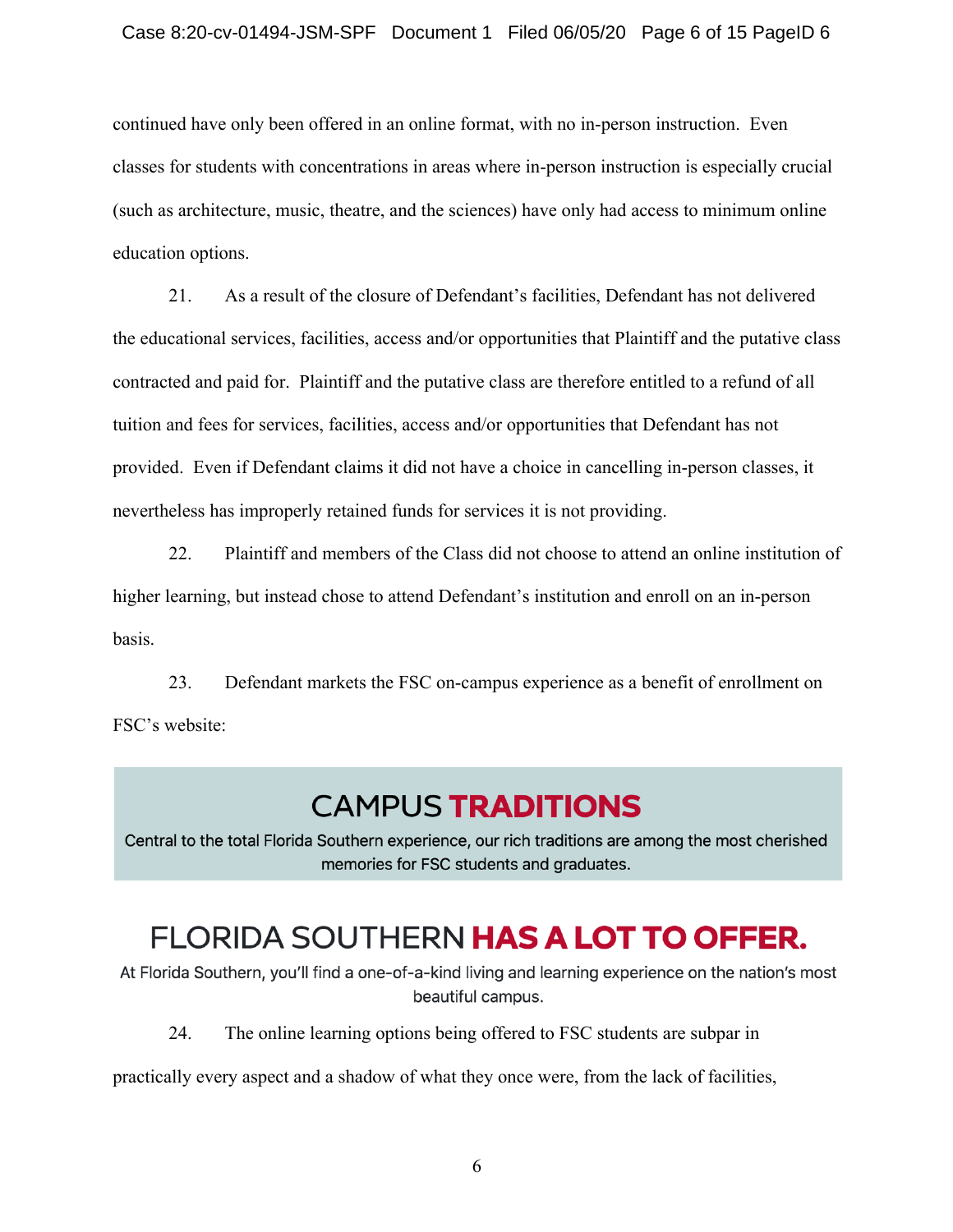#### Case 8:20-cv-01494-JSM-SPF Document 1 Filed 06/05/20 Page 7 of 15 PageID 7

materials, and access to faculty. Students have been deprived of the opportunity for collaborative learning and in-person dialogue, feedback, and critique.

25. The remote learning options are in no way the equivalent of the in-person education putative class members contracted and paid for. The remote education being provided is not even remotely worth the amount charged class members for Spring 2020 Semester tuition. The tuition and fees for in-person instruction at FSC are higher than tuition and fees for other online institutions because such costs cover not just the academic instruction, but encompass an entirely different experience which includes but is not limited to:

- Face to face interaction with professors, mentors, and peers;
- Access to facilities such as libraries, laboratories, computer labs, and study room;
- Student governance and student unions;
- Extra-curricular activities, groups, intramural sports, etc.;
- Student art, cultures, and other activities;
- Social development and independence;
- Hands on learning and experimentation; and
- Networking and mentorship opportunities.

26. Through this lawsuit Plaintiff seeks, for herself and Class members, Defendant's disgorgement of the pro-rated portion of tuition and fees, proportionate to the amount of time that remained in the Spring 2020 Semester when classes moved online and campus services ceased being provided. Plaintiff seeks return of these amounts on behalf of herself and the Class as defined below.

#### **CLASS ALLEGATIONS**

27. Plaintiff seeks to represent a class defined as all people who paid FSC Spring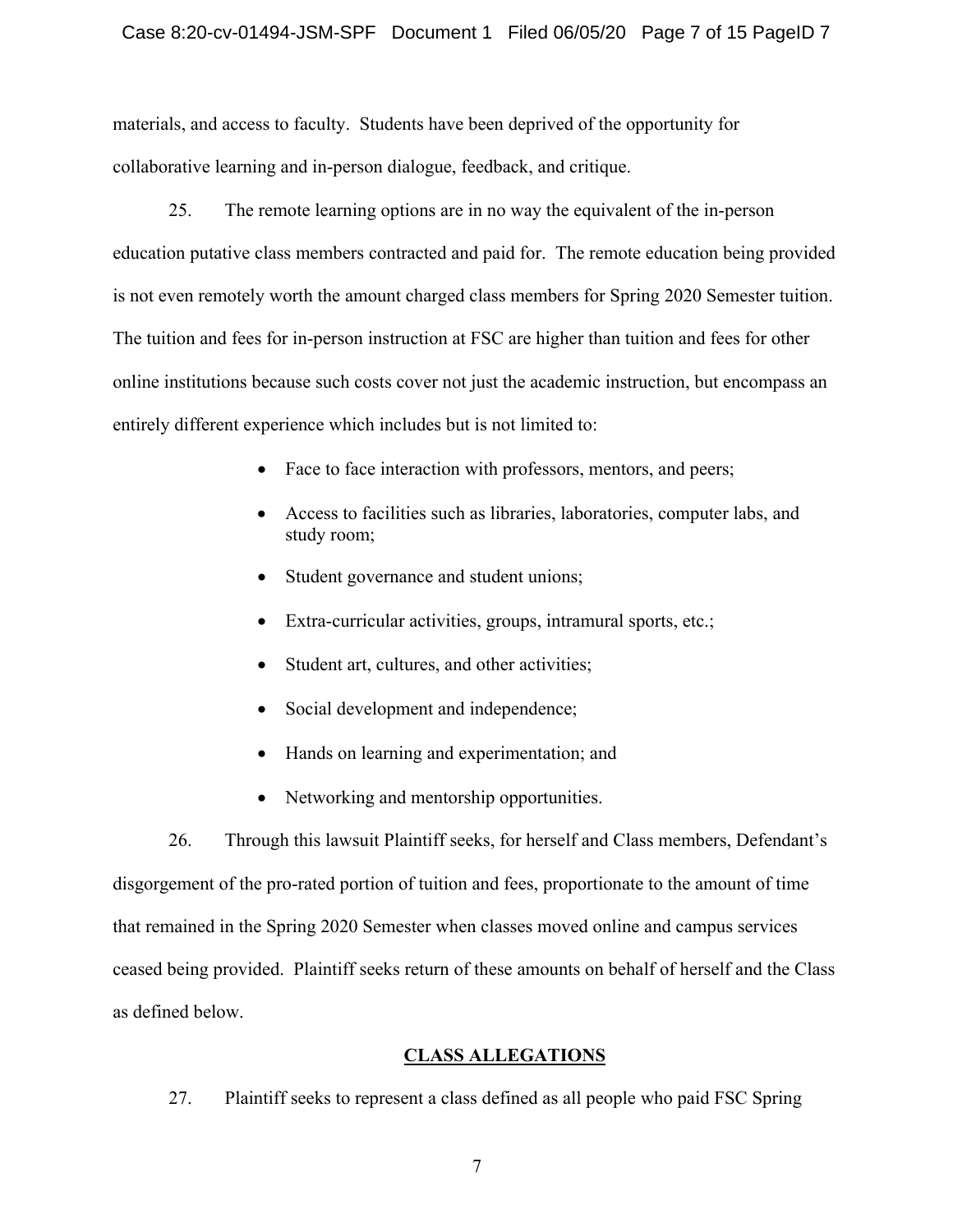#### Case 8:20-cv-01494-JSM-SPF Document 1 Filed 06/05/20 Page 8 of 15 PageID 8

2020 Semester tuition and/or fees for in-person educational services that FSC failed to provide, and whose tuition and fees have not been refunded (the "Class"). Specifically excluded from the Class are Defendant, Defendant's officers, directors, agents, trustees, parents, children, corporations, trusts, representatives, employees, principals, servants, partners, joint ventures, or entities controlled by Defendant, and their heirs, successors, assigns, or other persons or entities related to or affiliated with Defendant and/or Defendant's officers and/or directors, the judge assigned to this action, and any member of the judge's immediate family.

28. Plaintiff also seeks to represent a subclass consisting of Class members who reside in New York (the "Subclass").

29. Subject to additional information obtained through further investigation and discovery, the foregoing definition of the Class and Subclass may be expanded or narrowed by amendment or amended complaint.

30. **Numerosity.** The members of the Class and Subclass are geographically dispersed throughout the United States and are so numerous that individual joinder is impracticable. Upon information and belief, Plaintiff reasonably estimates that there are thousands of members in the Class and Subclass. Although the precise number of Class members is unknown to Plaintiff, the true number of Class members is known by Defendant and may be determined through discovery. Class members may be notified of the pendency of this action by mail and/or publication through the distribution records of Defendant and third-party retailers and vendors.

31. **Existence and predominance of common questions of law and fact.** Common questions of law and fact exist as to all members of the Class and Subclass and predominate over any questions affecting only individual Class members. These common legal and factual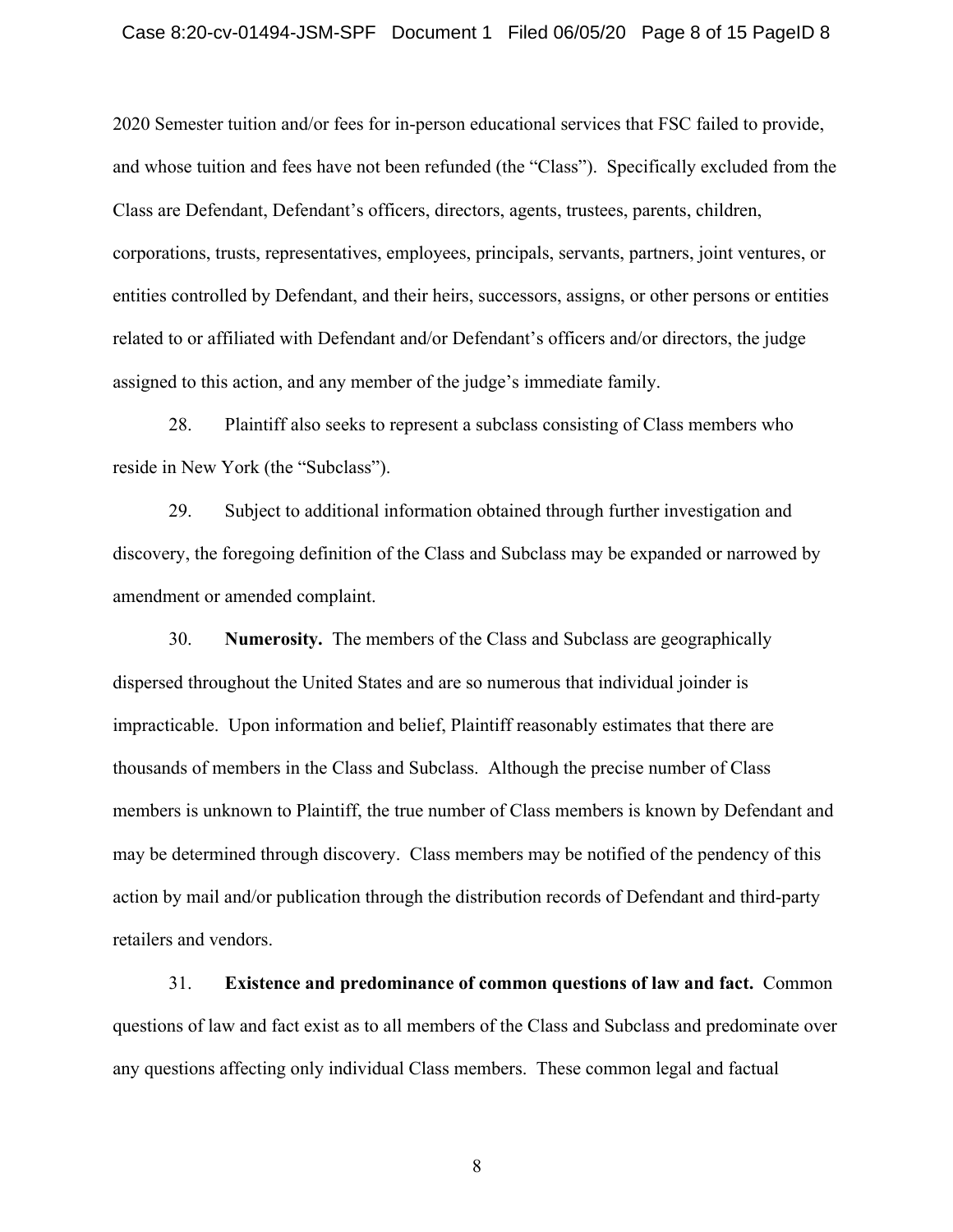questions include, but are not limited to, the following:

- (a) whether Defendant accepted money from Class and Subclass members in exchange for the promise to provide services;
- (b) whether Defendant has provided the services for which Class and Subclass members contracted;
- (c) whether Class and Subclass members are entitled to a refund for that portion of the tuition and fees that was contracted for services that Defendant did not provide;
- (d) whether Defendant has unlawfully converted money from Plaintiff, the Class and Subclass; and
- (e) whether Defendant is liable to Plaintiff, the Class, and Subclass for unjust enrichment.

32. **Typicality.** Plaintiff's claims are typical of the claims of the other members of the Class in that, among other things, all Class and Subclass members were similarly situated and were comparably injured through Defendant's wrongful conduct as set forth herein. Further, there are no defenses available to Defendant that are unique to Plaintiff.

33. **Adequacy of Representation.** Plaintiff will fairly and adequately protect the interests of the Class and Subclass. Plaintiff has retained counsel that is highly experienced in complex consumer class action litigation, and Plaintiff intends to vigorously prosecute this action on behalf of the Class and Subclass. Furthermore, Plaintiff has no interests that are antagonistic to those of the Class or Subclass.

34. **Superiority.** A class action is superior to all other available means for the fair and efficient adjudication of this controversy. The damages or other financial detriment suffered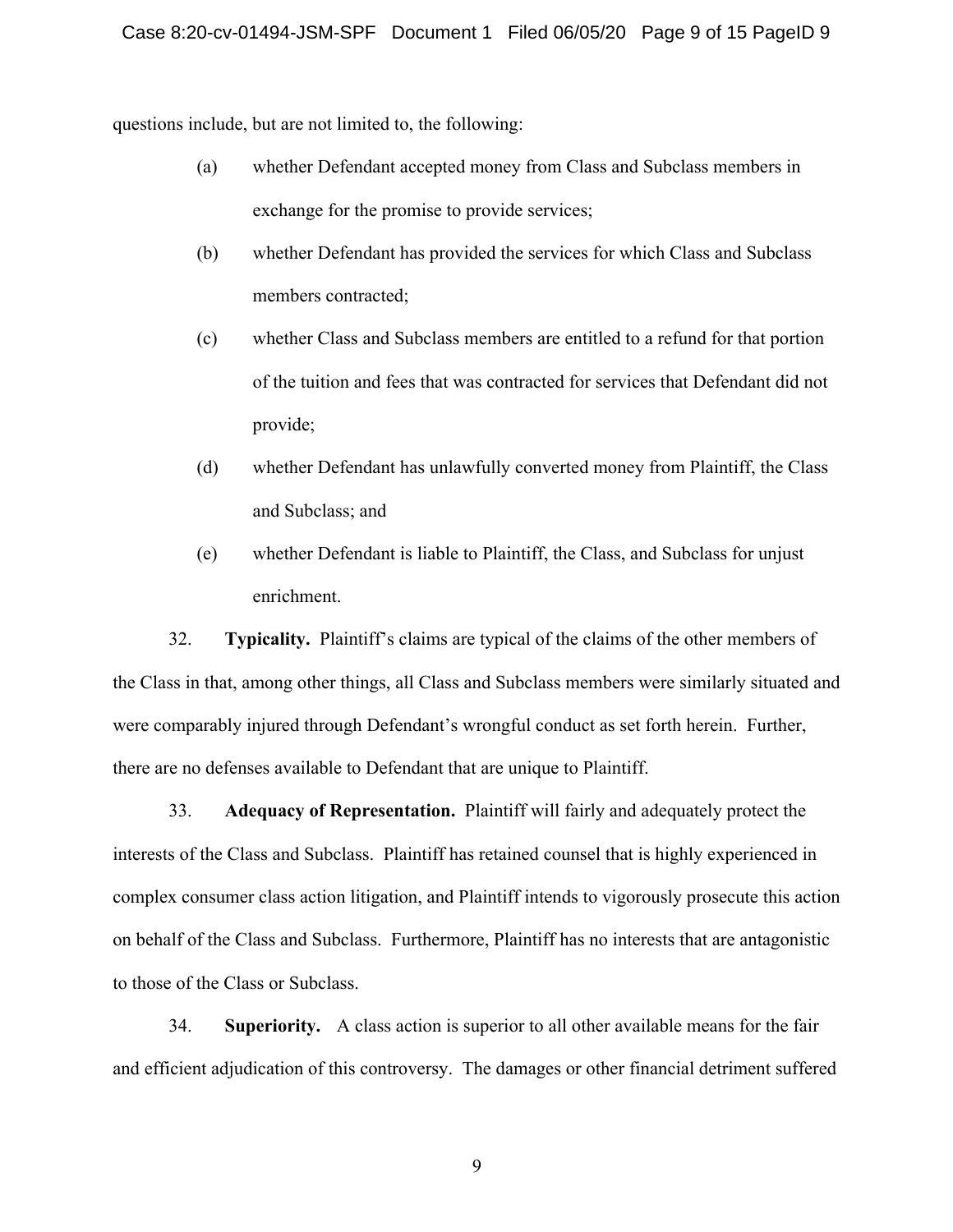by individual Class and Subclass members are relatively small compared to the burden and expense of individual litigation of their claims against Defendant. It would, thus, be virtually impossible for the Class or Subclass on an individual basis, to obtain effective redress for the wrongs committed against them. Furthermore, even if Class or Subclass members could afford such individualized litigation, the court system could not. Individualized litigation would create the danger of inconsistent or contradictory judgments arising from the same set of facts. Individualized litigation would also increase the delay and expense to all parties and the court system from the issues raised by this action. By contrast, the class action device provides the benefits of adjudication of these issues in a single proceeding, economies of scale, and comprehensive supervision by a single court, and presents no unusual management difficulties under the circumstances.

35. In the alternative, the Class and Subclass may also be certified because:

- (a) the prosecution of separate actions by individual Class and Subclass members would create a risk of inconsistent or varying adjudications with respect to individual Class members that would establish incompatible standards of conduct for the Defendant;
- (b) the prosecution of separate actions by individual Class and Subclass members would create a risk of adjudications with respect to them that would, as a practical matter, be dispositive of the interests of other Class members not parties to the adjudications, or substantially impair or impede their ability to protect their interests; and/or
- (c) Defendant has acted or refused to act on grounds generally applicable to the Class as a whole, thereby making appropriate final declaratory and/or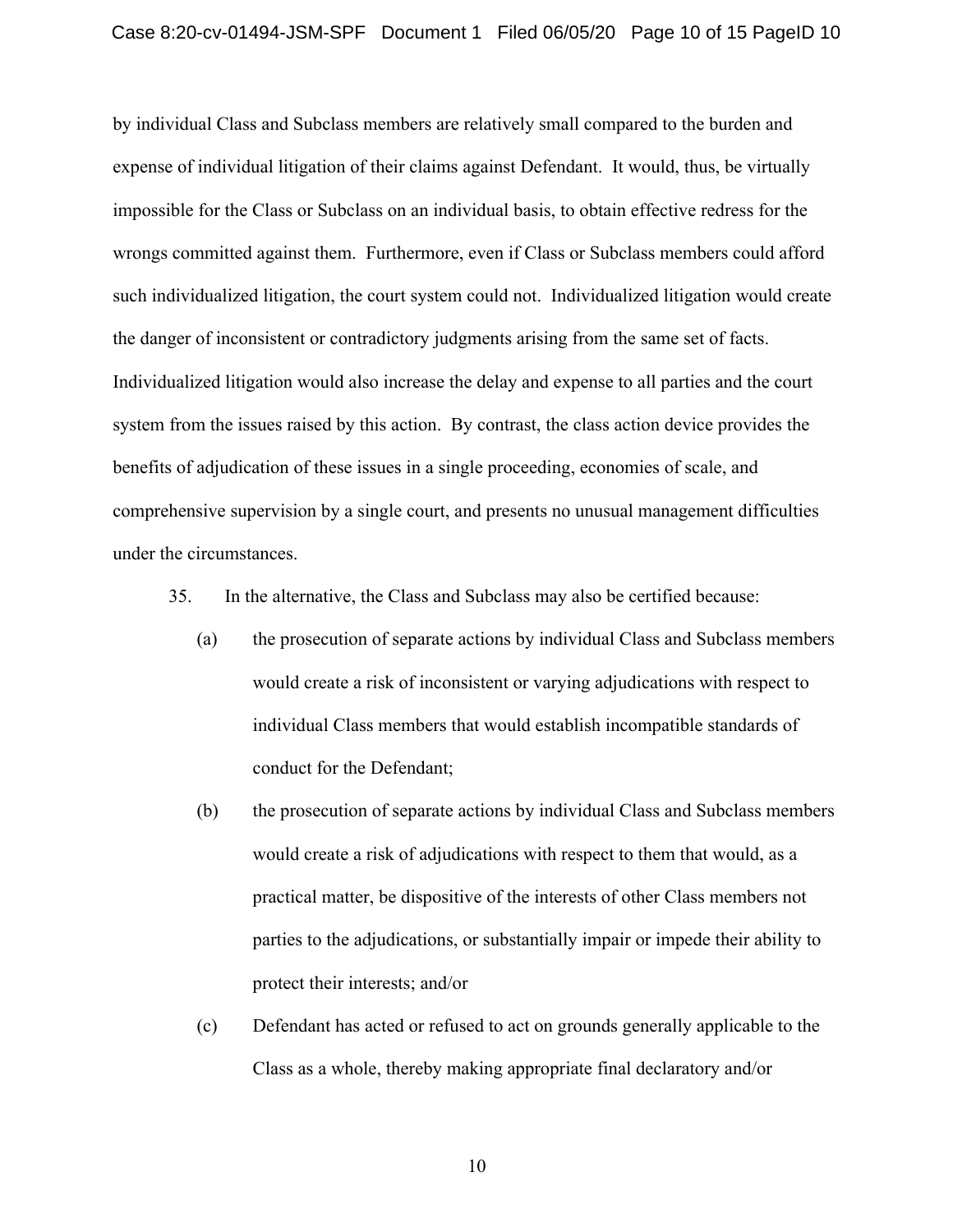injunctive relief with respect to the members of the Class as a whole.

## **COUNT I Breach Of Contract (On Behalf Of The Class And Subclass)**

36. Plaintiff hereby incorporates by reference the allegations contained in all preceding paragraphs of this complaint.

37. Plaintiff brings this claim individually and on behalf of the members of the Class and Subclass against Defendant.

38. Through the admission agreement and payment of tuition and fees, Plaintiff and each member of the Class and Subclass entered into a binding contract with Defendant.

39. As part of the contract, and in exchange for the aforementioned consideration, Defendant promised to provide certain services, all as set forth above. Plaintiff, Class, and Subclass members fulfilled their end of the bargain when they paid tuition monies due for Spring 2020 Semester. Tuition for Spring 2020 Semester was intended to cover in-person educational services from January through May 2020. In exchange for tuition monies paid, Class and Subclass members were entitled to in-person educational services through the end of the Spring 2020 Semester.

40. Defendant has failed to provide the contracted for services and has otherwise not performed under the contract as set forth above. Defendant has retained monies paid by Plaintiff and the Class for their Spring 2020 Semester tuition and/or fees, without providing them the benefit of their bargain.

41. Plaintiff and members of the Class and Subclass have suffered damage as a direct and proximate result of Defendant's breach, including but not limited to being deprived of the education, experience, and services to which they were promised and for which they have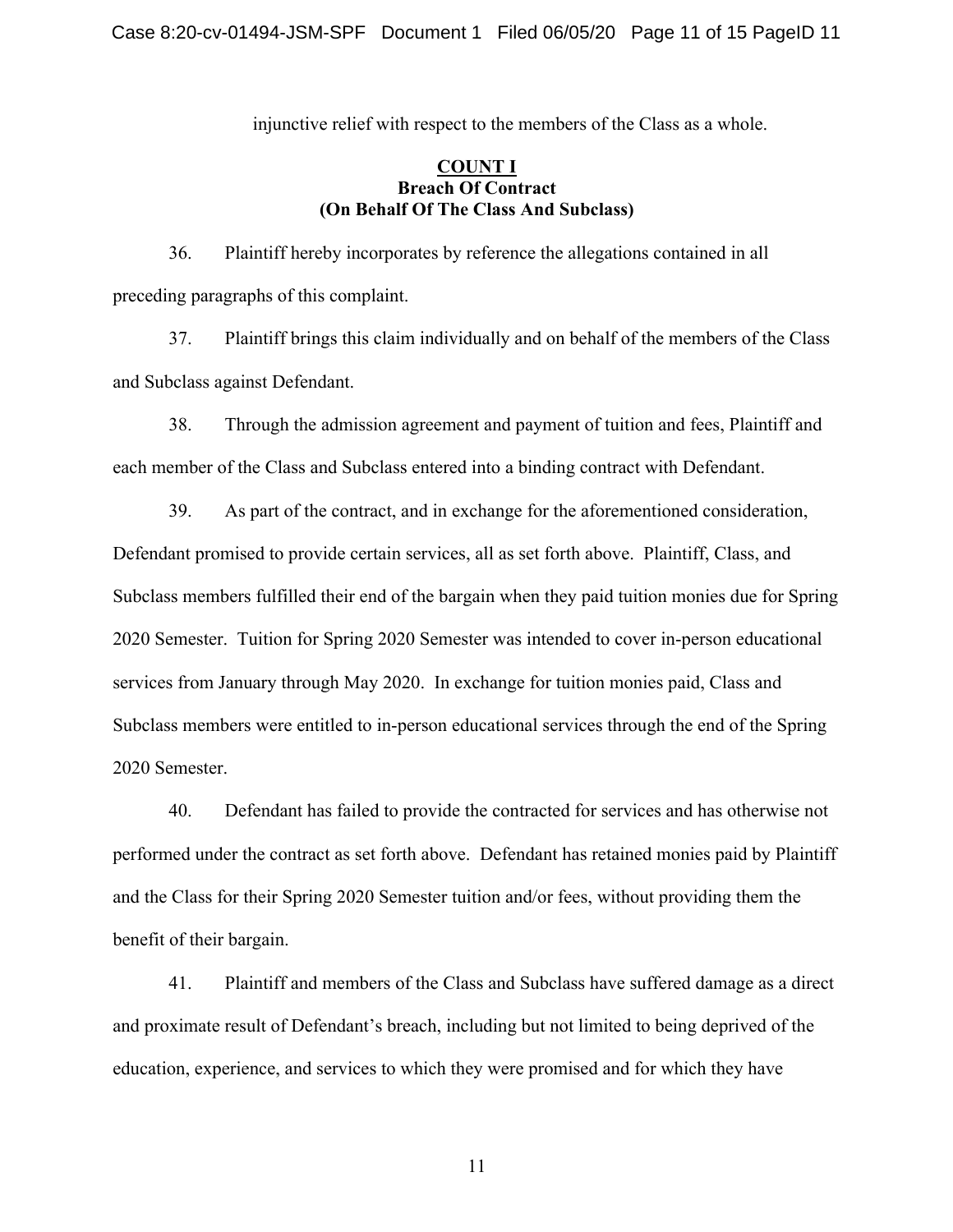already paid.

42. As a direct and proximate result of Defendant's breach, Plaintiff, the Class, and Subclass are entitled to damages, to be decided by the trier of fact in this action, to include but no be limited to reimbursement of certain tuition, fees, and other expenses that were collected by Defendant for services that Defendant has failed to deliver. Defendant should return the prorated portion of any Spring 2020 Semester tuition and fees for education services not provided since FSC shut down on March 12, 2020.

43. Defendant's performance under the contract is not excused due to COVID-19. Indeed, Defendant should have refunded the pro-rated portion of any education services not provided. Even if performance was excused or impossible, Defendant would nevertheless be required to return the funds received for services it will not provide.

## **COUNT II Unjust Enrichment (On Behalf Of The Class And Subclass)**

44. Plaintiff hereby incorporates by reference the allegations contained in all preceding paragraphs of this complaint.

45. Plaintiff brings this claim individually and on behalf of the members of the Class and Subclass against Defendant.

46. Plaintiff and members of the Class and Subclass conferred a benefit on Defendant in the form of monies paid for Spring 2020 Semester tuition and other fees in exchange for certain service and promises. Tuition for Spring 2020 Semester was intended to cover in-person educational services from January through May 2020. In exchange for tuition monies paid, Class members were entitled to in-person educational services through the end of the Spring 2020 Semester.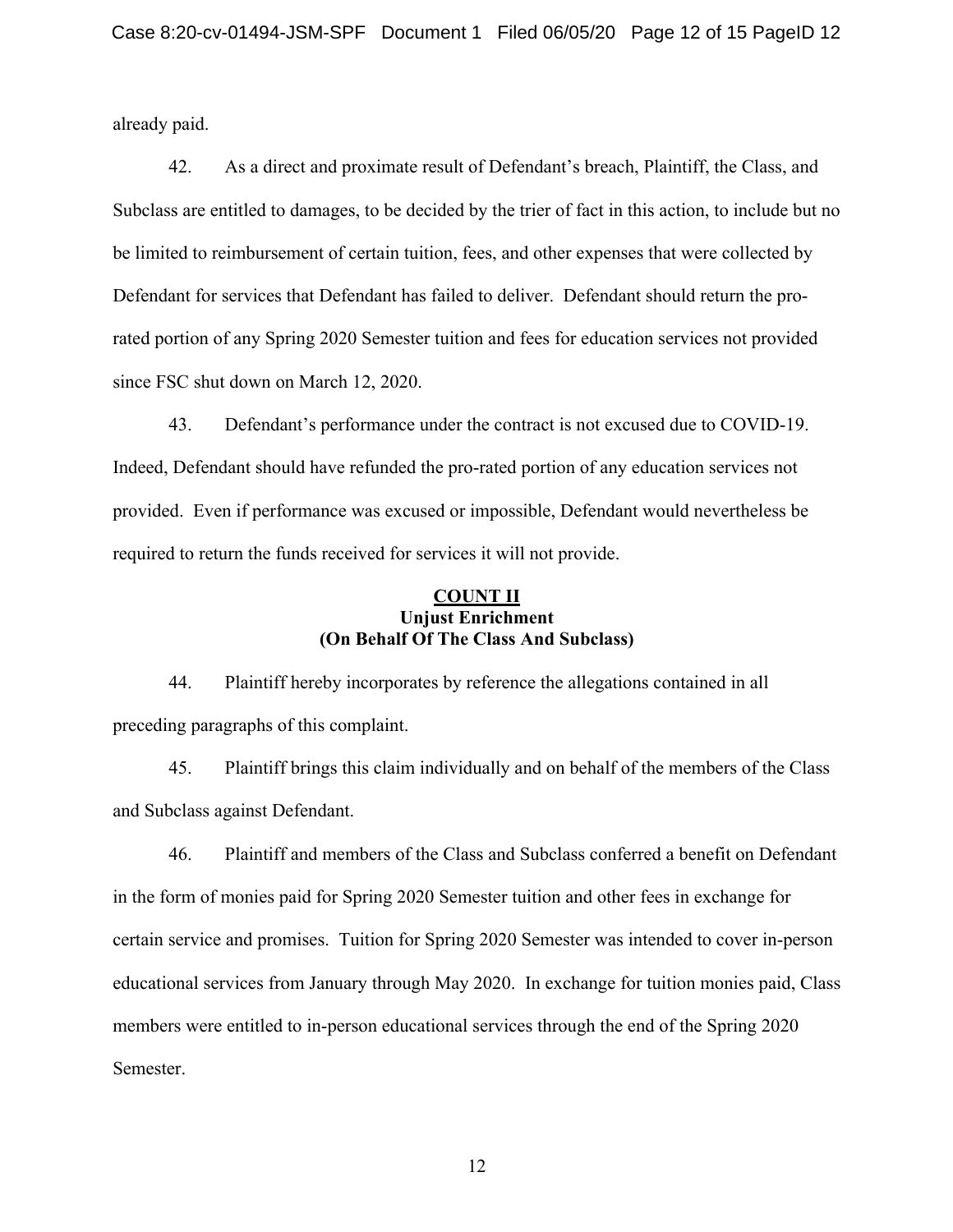47. Defendant voluntarily accepted and retained this benefit by accepting payment.

48. Defendant has retained this benefit, even though Defendant has failed to provide the education, experience, and services for which the tuition and fees were collected, making Defendant's retention unjust under the circumstances. Accordingly, Defendant should return the pro-rated portion of any Spring 2020 Semester tuition and fees for education services not provided since FSC shut down on March 12, 2020.

49. It would be unjust and inequitable for Defendant to retain the benefit, and Defendant should be required to disgorge this unjust enrichment.

# **COUNT III Conversion (On Behalf Of The Class And Subclass)**

50. Plaintiff hereby incorporates by reference the allegations contained in all preceding paragraphs of this complaint.

51. Plaintiff brings this claim individually and on behalf of the members of the Class and Subclass against Defendant.

52. Plaintiff and members of the Class and Subclass have an ownership right to the in-person educational services they were supposed to be provided in exchange for their Spring 2020 Semester tuition and fee payments to Defendant.

53. Defendant intentionally interfered with the rights of Plaintiff, the Class, and Subclass when it moved all classes to an online format and discontinued in-person educational services for which tuition and fees were intended to pay.

54. Plaintiff and members of the Class and Subclass demand the return of the prorated portion of any Spring 2020 Semester tuition and fees for education services not provided since FSC shut down on March 12, 2020.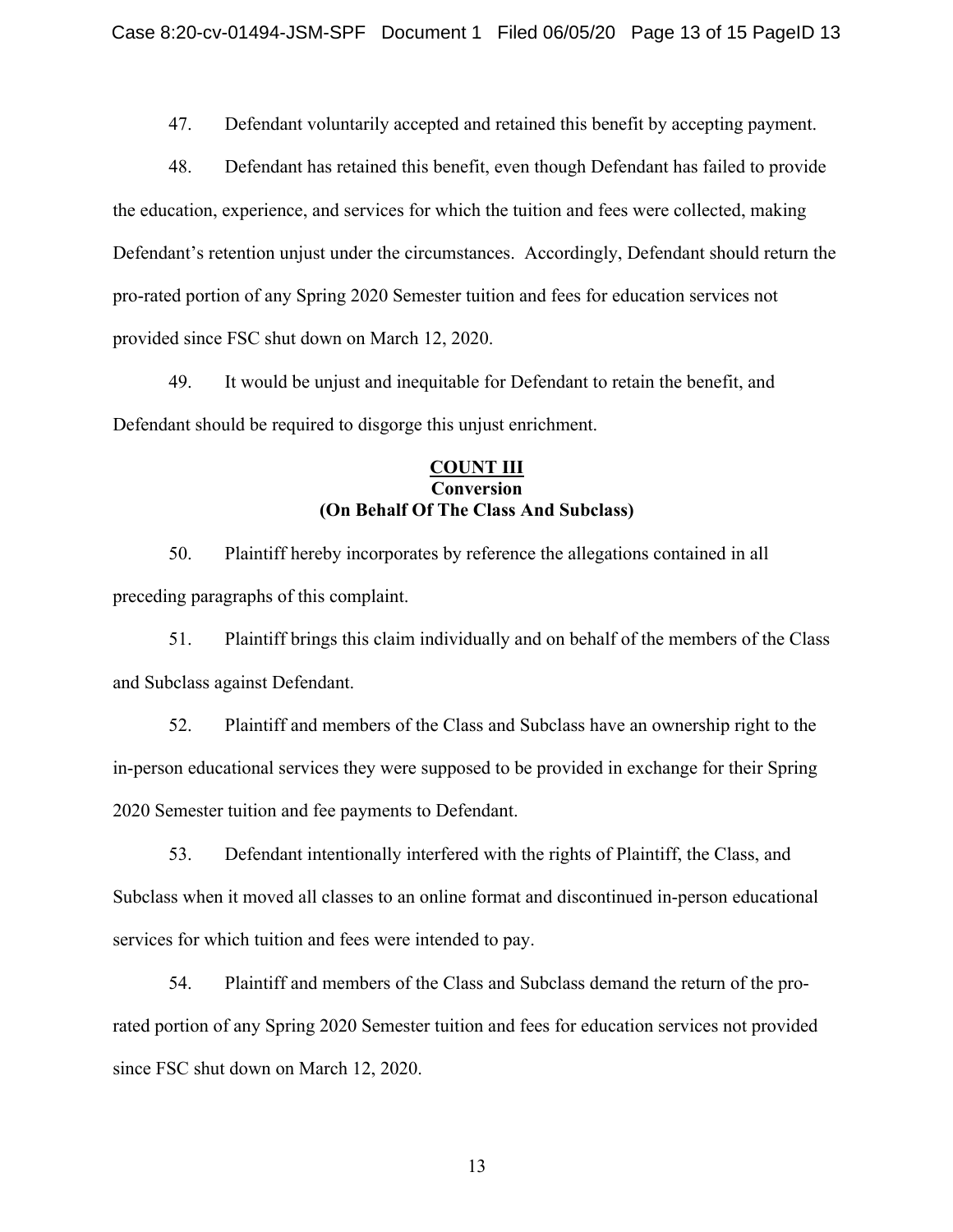55. Defendant's retention of the fees paid by Plaintiff and members of the Class and Subclass without providing the educational services for which they paid, deprived Plaintiff, Class and Subclass members of the benefits for which the tuition and fees paid.

56. This interference with the services for which Plaintiff and members of the Class and Subclass paid damaged Plaintiff and Class members in that they paid tuition and fees for services that will not be provided.

57. Plaintiff, Class and Subclass members are entitled to the return of pro-rated portion of any Spring 2020 Semester tuition and fees for education services not provided since FSC shut down on March 12, 2020.

# **PRAYER FOR RELIEF**

WHEREFORE, Plaintiff, individually and on behalf of all others similarly situated, seeks judgment against Defendant, as follows:

- (a) For an order certifying the Class and Subclass under Rule 23 of the Federal Rules of Civil Procedure and naming Plaintiff as representative of the Class and Plaintiff's attorneys as Class Counsel to represent the Class and Subclass;
- (b) For an order finding in favor of Plaintiff and the Class and Subclass on all counts asserted herein;
- (c) For compensatory and punitive damages in amounts to be determined by the Court and/or jury;
- (d) For prejudgment interest on all amounts awarded;
- (e) For an order of restitution and all other forms of equitable monetary relief;
- (f) For injunctive relief as pleaded or as the Court may deem proper; and
- (g) For an order awarding Plaintiff and the Class and Subclass her reasonable attorneys' fees and expenses and costs of suit.